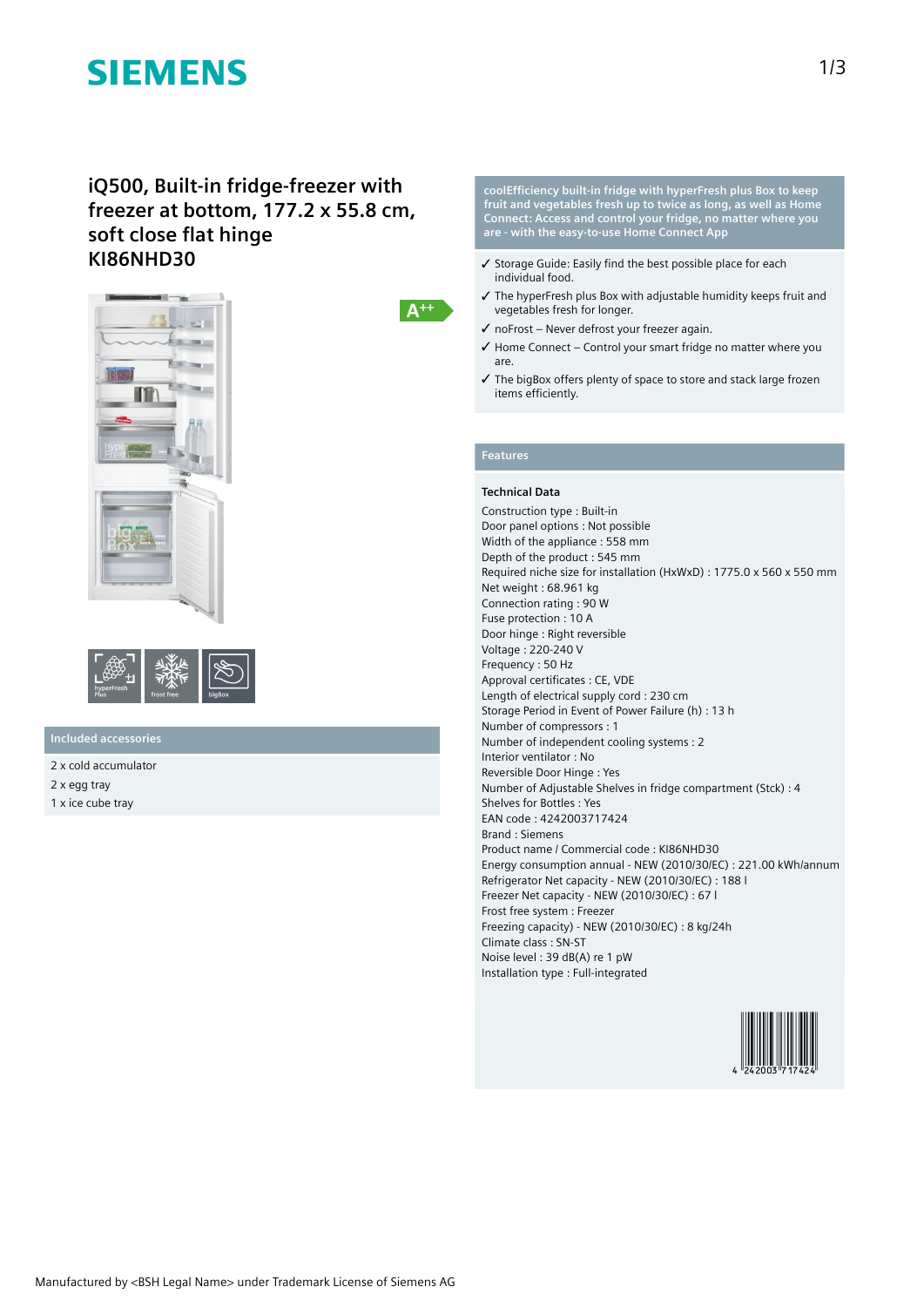# **SIEMENS**

**iQ500, Built-in fridge-freezer with freezer at bottom, 177.2 x 55.8 cm, soft close flat hinge KI86NHD30**

#### **Features**

#### **Performance and Consumption**

- Energy Efficiency Class: A++
- Total net capacity: 255 l litres
- Net fridge capacity: 188 litres
- Net freezer capacity: 67 litres
- Noise level dB(A) re 1 pW: 39

#### **Design features**

- Home Connect: Remote Monitoring and Control with Wi-Fi connectivity
- dimLight: slowly brightening LED light
- Right hinged door, door reversible
- softClosing door system dampens door movement, for smooth and effortless closure
- LED display for fridge and freezer
- Removable safety glass shelves for extra space

#### **Food freshness system**

- VitaControl constant temperature by intelligent sensor technology - Constant temperature control by intelligent sensor technology
- Twin evaporators allows independent temperature control and ensures there is no transference of humidity between the fridge and freezer cavity.

#### **Key features - Fridge section**

- 5 safety glass shelves (4 height adjustable)
- Vario shelf useful storage when required
- Easy access shelf easy access and everything in sight
- touch control enduring elegance pefectly under control
- 1 hyperFresh plus box with adjustable humidity keeps fruit and vegetables fresh for longer.
- ●
- Super Cooling: automatic deactivation
- Bottle rack
- 5 door trays, including 1x dairy compartment

#### **Key features - Freezer section**

- noFrost freezer, never have to defrost ever again
- 3 transparent freezer drawers, 1 bigBox
- 4 star rating
- Calendar frozen food
- 3 freezer drawers
- superFreeze function with automatic deactivation
- Freezing capacity in 24 hours: 8 kg
- Maximum freezer storage time in power failure: 13 hours

#### **Functions**

- Freezer malfunction warning signal: Optical and acoustical
- Acoustic open door warning system
- Economy and holiday mode
- Holiday mode

#### **Accessories**

● 2 x cold accumulator, 3 x egg tray, 2 x ice cube tray

#### **Dimension and installation**

- Climate class SN-ST (suitable for ambient temperatures between 10 to 38°C)
- Connection value 90 W
- 220 240 V
- Dimensions: 177.2 cm H x 55.8 cm W x 54.5 cm D
- Niche Dimensions: 177.5 cm H x 56 cm W x 55 cm D